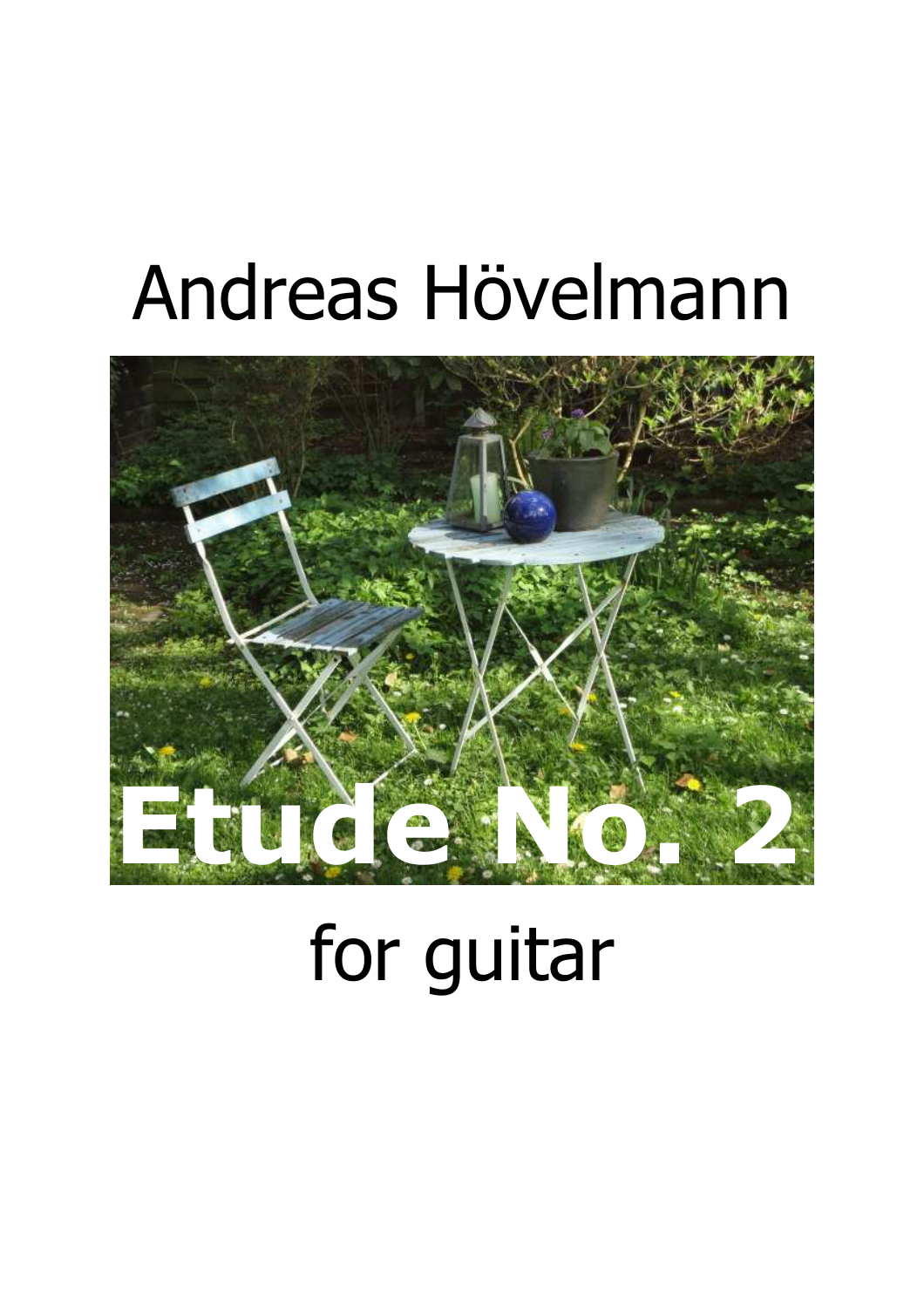

All rights reserved. Just for private use.